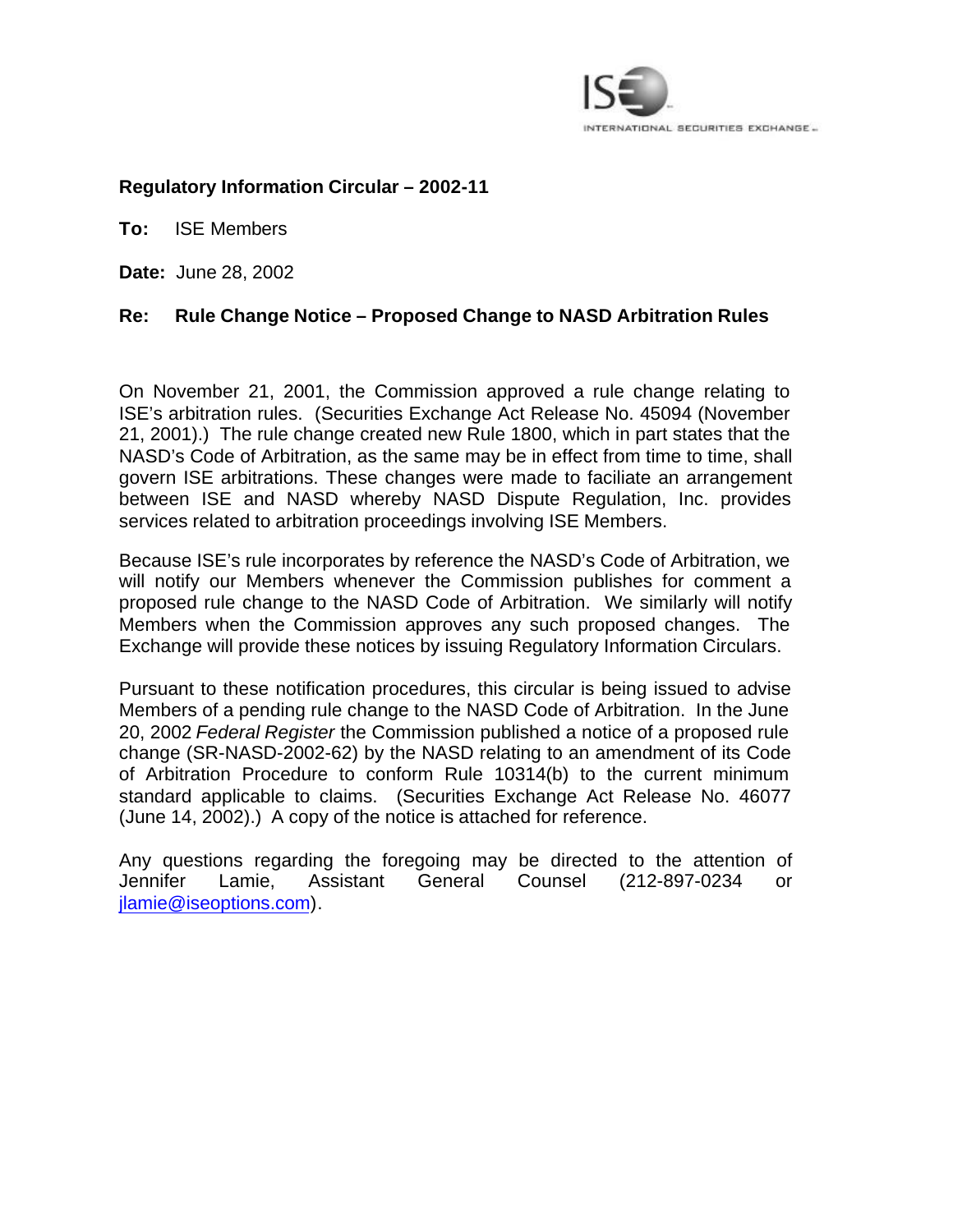## *C. Self-Regulatory Organization's Statement on Comments on the Proposed Rule Change Received From Members, Participants or Others*

No written comments were solicited or received with respect to the proposed rule change.

## **III. Date of Effectiveness of the Proposed Rule Change and Timing for Commission Action**

Within 35 days of the date of publication of this notice in the **Federal Register** or within such longer period (i) as the Commission may designate up to 90 days of such date if it finds such longer period to be appropriate and publishes its reasons for so finding or (ii) as to which the Exchange consents, the Commission will:

A. By order approve such proposed rule change, or

B. Institute proceedings to determine whether the proposed rule change should be disapproved.

#### **IV. Solicitation of Comments**

Interested persons are invited to submit written data, views and arguments concerning the foregoing, including whether the proposed rule change is consistent with the Act. Persons making written submissions should file six copies thereof with the Secretary, Securities and Exchange Commission, 450 Fifth Street, NW, Washington, DC 20549–0609. Copies of the submission, all subsequent amendments, all written statements with respect to the proposed rule change that are filed with the Commission, and all written communications relating to the proposed rule change between the Commission and any person, other than those that may be withheld from the public in accordance with the provisions of 5 U.S.C. 552, will be available for inspection and copying in the Commission's Public Reference Room. Copies of such filing will also be available for inspection and copying at the principal office of the Amex. All submissions should refer to file number SR-Amex-2002–52 and should be submitted by July 11, 2002.

For the Commission, by the Division of Market Regulation, pursuant to delegated authority. 7

## **Jill M. Peterson,**

*Assistant Secretary.*

[FR Doc. 02–15574 Filed 6–19–02; 8:45 am] **BILLING CODE 8010–01–P**

### **SECURITIES AND EXCHANGE COMMISSION**

**[Release No. 34–46077; File No. SR–NASD– 2002–62]** 

**Self-Regulatory Organizations; Notice of Filing of Proposed Rule Change by the National Association of Securities Dealers, Inc. Relating To Amending Code of Arbitration Procedure To Conform Rule 10314(b) to the Current Minimum Standard Applicable to Claims** 

#### June 14, 2002.

Pursuant to section 19(b)(1) of the Securities Exchange Act of 1934 (''Act''),1 and Rule 19b–4 thereunder,2 notice is hereby given that on May 9, 2002, the National Association of Securities Dealers, Inc. (''NASD'' or ''Association''), through its whollyowned subsidiary, NASD Dispute Resolution, Inc. (''NASD Dispute Resolution'') filed with the Securities and Exchange Commission (''Commission'') the proposed rule change as described in Items I, II and III below, which Items have been prepared by NASD Dispute Resolution. The Commission is publishing this notice to solicit comments on the proposed rule change from interested persons.

## **I. Self-Regulatory Organization's Statement of the Terms of Substance of the Proposed Rule Change**

NASD Dispute Resolution is proposing to amend the Code of Arbitration Procedure to conform Rule 10314(b) to the current minimum standard applicable to claims. Below is the text of the proposed rule change. Proposed new language is in *italics*; proposed deletions are in brackets.

## **CODE OF ARBITRATION PROCEDURE**

\* \* \* \* \*

## **10314. Initiation of Proceedings**

(a) Unchanged.

(b) Answer—Defenses, counter Claims and/or Cross-Claims:

(1) Within 45 calendar days from receipt of the Statement of Claim, Respondent(s) shall serve each party with an executed Submission Agreement and a copy of the Respondent's Answer. Respondent's executed Submission Agreement and Answer shall also be filed with the Director of Arbitration with sufficient additional copies for the arbitrator(s) along with any deposit required under the schedule of fees. The Answer shall specify all [available defenses and]

relevant facts *and available defenses* [thereto that will be relied upon at the hearing] *to the Statement of Claim submitted* and may set forth any related Counterclaim the Respondent(s) may have against the Claimant, any Cross-Claim the Respondent(s) may have against any other named Respondent(s), and any Third-Party Claim against any other party or person based on any existing dispute, claim, or controversy subject to arbitration under this Code.

(2) (A) A Respondent, Responding Claimant, Cross-Claimant, Cross-Respondent, or Third-Party Respondent who pleads only a general denial [as an Answer] *to a pleading that states specific facts and contentions* may, upon objection by a party, in the discretion of the arbitrators, be barred from presenting any facts or defenses at the time of the hearing.

(Remainder of rule unchanged.) \* \* \* \* \*

## **II. Self-Regulatory Organization's Statement of the Purpose of, and Statutory Basis for, the Proposed Rule Change**

In its filing with the Commission, NASD Dispute Resolution included statements concerning the purpose of and basis for the proposed rule change and discussed any comments it received on the proposed rule change. The text of these statements may be examined at the places specified in Item IV below. NASD Dispute Resolution has prepared summaries, set forth in Sections A, B, and C below, of the most significant aspects of such statements.

*A. Self-Regulatory Organization's Statement of the Purpose of, and Statutory Basis for, the Proposed Rule Change* 

#### 1. Purpose

NASD Dispute Resolution proposes to amend the Code to conform Rule 10314(b) to the current minimum standard applicable to claims, so that Answers need only specify relevant facts and available defenses to the Statement of Claim that was submitted by the claimant, rather than specifying all such facts and defenses that may be relied upon at the hearing.

As background, NASD Dispute Resolution recently streamlined its procedures for review of arbitration claims, NASD Dispute Resolution does not consider a Statement of Claim to be deficient if it meets the minimum requirements of a properly signed Uniform Submission Agreement that names the same respondents as shown on the Statement of Claim, proper fees, and sufficient copies of the Statement of

<sup>7</sup> 17 CFR 200.30–3(a)(12).

<sup>1</sup> 15 U.S.C. 78s(b)(1).

<sup>2</sup> 17 CFR 240.19b–4.